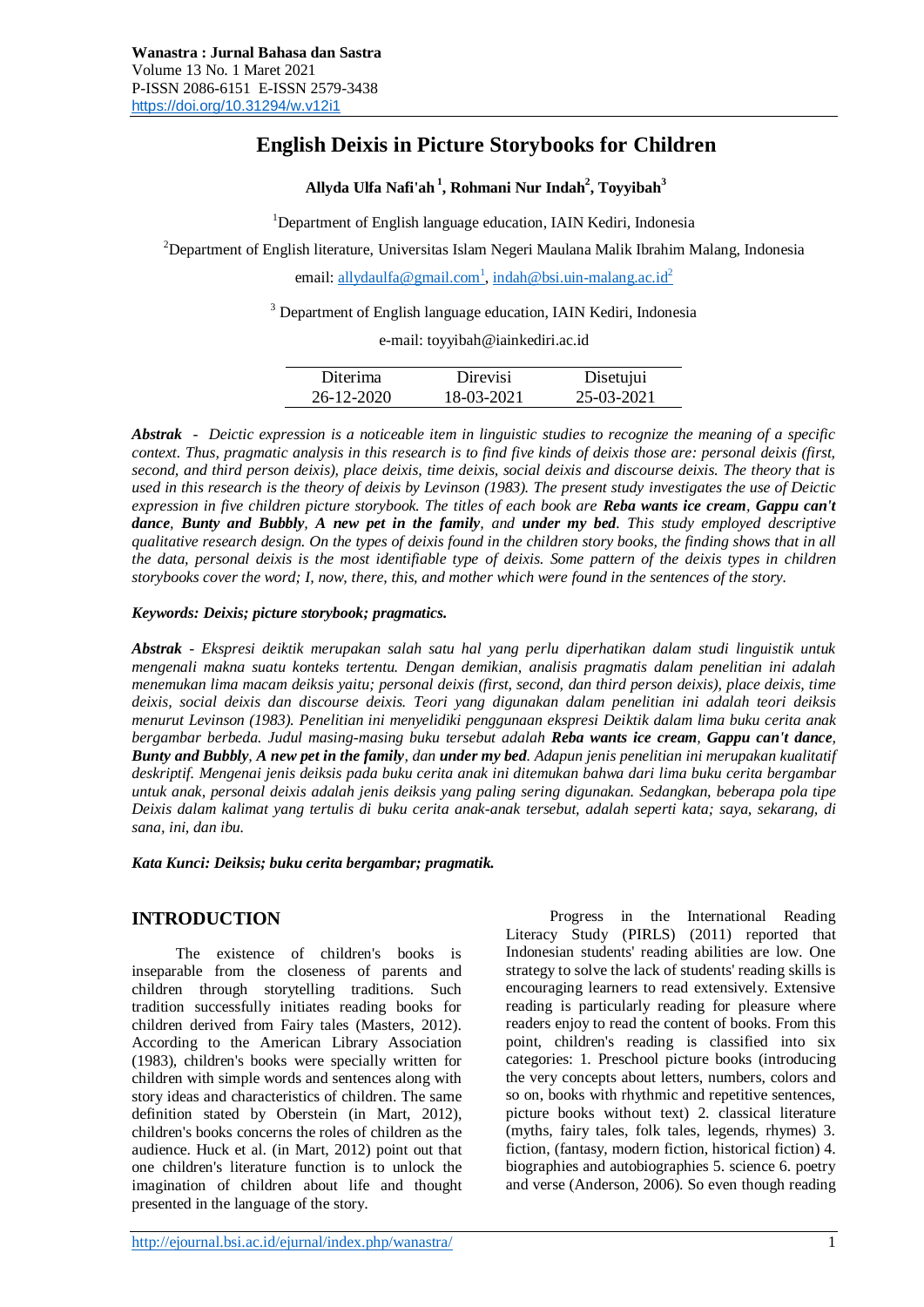interest in one reading category is low, children's storybooks are recommended.

Picture books for children became popular in the 1920s. The arts of visual and textual storytelling design implying that the picture book can display the side of children and that book are for them. Storybooks are part of a country's culture. Therefore, in a storybook combining language learning and cultural recognition, the language used in a storybook represents contextual meaning (Niemann, 2003). Storybooks can provide examples of linguistic structures following the original context. The combination of text and illustrations helps children understand the story and make them easy to interpret it.

The story messages in illustrated children's storybooks require a very deep context and language. Communication formed from writing and pictures will harmonize understanding. Targeting the meaning conveyed by the speaker is the basic concept of pragmatics studies. According to Yule (in Herman & Pardede, 2020) pragmatics is a study of understanding the narrator. Deixis is a way to make a connection of talk between two or more people. Deictic is a key link between time, space, and related subjects (Stapleton, 2017). Deixis is also part of pragmatic that focuses on contextual meaning (Rahayu & Kurniawan, 2020). Yule (in Stapleton, 2017) says that deixis comes from the classical Greek "deiknynai", which means "to point".

There are five types of deixis. namely: spatial, temporal, person, social, and discourse (Levinson, 1983). Personal deixis refers to a person or participant in the communication. Some examples of personal deixis are such as; I, you, we (Stapleton, 2017). Spatial or place deixis is a word pointing a direction of the utterance such as; the adverbs *here* and *there*, and the demonstrative pronouns *this* and *that*. Temporal deixis or time deixis involves a specific time (Fillmore in Rahayu & Kurniawan, 2020). The deictic time adverbs in English language are like now, today, yesterday. Discourse deixis concerns the use of expressions within some utterance to refer to some portion of the discourse that contains that utterance (including the utterance itself). Social deixis is an expression used to differentiate status and level. As an example; Good day Mommy, Thank you, sir (Levinson, 1983).

Some previous research carries a pragmatic approach about the deixis types found in language literature sources in the form of songs. The various types of deixis exist in the lyrics of the song "my heart will go on" by Celine Dion (Van Thao & Herman, 2020). Two types of deixis (spatial and person) were found in dangdut song lyrics of Rhoma Irama (Natalia & Santoso, 2020). The type of deixis in the lyrics of the song "you are the reason" sung by Calum Scott is also examined (Sitorus & Herman, 2019). Five kinds of deixis based on Alan Cruse (2000) were represented in the lyrics of Ed Sheeran's song on the Divide album identify (Nasution et al., 2018).

This study focused on children's literature (picture book for children) as the main source of data to be analyzed, entitled *Reba wants ice cream* (story 1), *a new pet in the family* (story 2), *Gappu can't dance* (story 3), *under my bad* (story 4), and *Bunty and Bubbly* (story 5). Types of deixis are analyzed based on Levinson (person deixis, temporal deixis, place deixis, social deixis, and discourse deixis) as the main points to achieve the contextual meaning from the theory of pragmatic.

Additionally, this study relates to the assumption that by using the deixis type theory based on Levinson (1983) to obtain comprehensive results regarding the deixis pattern applied to picture books. This study also relates to its analysis on the assumption that picture books employ a copious variety of deixis patterns.

Furthermore, the present study can contribute to the dynamics of pragmatic studies, especially in children's literature. As a practical matter, the results of research on deixis patterns in picture books is expected to be a reference for literature developers and language teachers as well as the development of contextual meaning of text in picture books to improve children's reading skills.

## **RESEARCH METHOD**

This research is a part of pragmatics study. Pragmatics as a branch of the scientific field of linguistics examines how language is used in a particular context (Slotta, 2018). One of the investigations included in pragmatic studies is deixis. The goal of this research is to focuses on the use of deixis in children's storybooks. In this research, the data collection method is the documentary technique including; reading, studying, analyzing, identifying, classifying, and collecting the required information related to the study.

The deixis analysis process consists; 1). Reading each children's storybook, 2) Identifying the type of deixis contained in every sentence of the story 3) Determining the type of deixis (person deixis, time deixis, place deixis, social deixis, and discourse deixis) that have been mentioned in Levinson's (1983) theory, and 4) drawing the conclusion on classification results of deixis.

To find out the validity of the results from a series of steps above, the researcher carried out the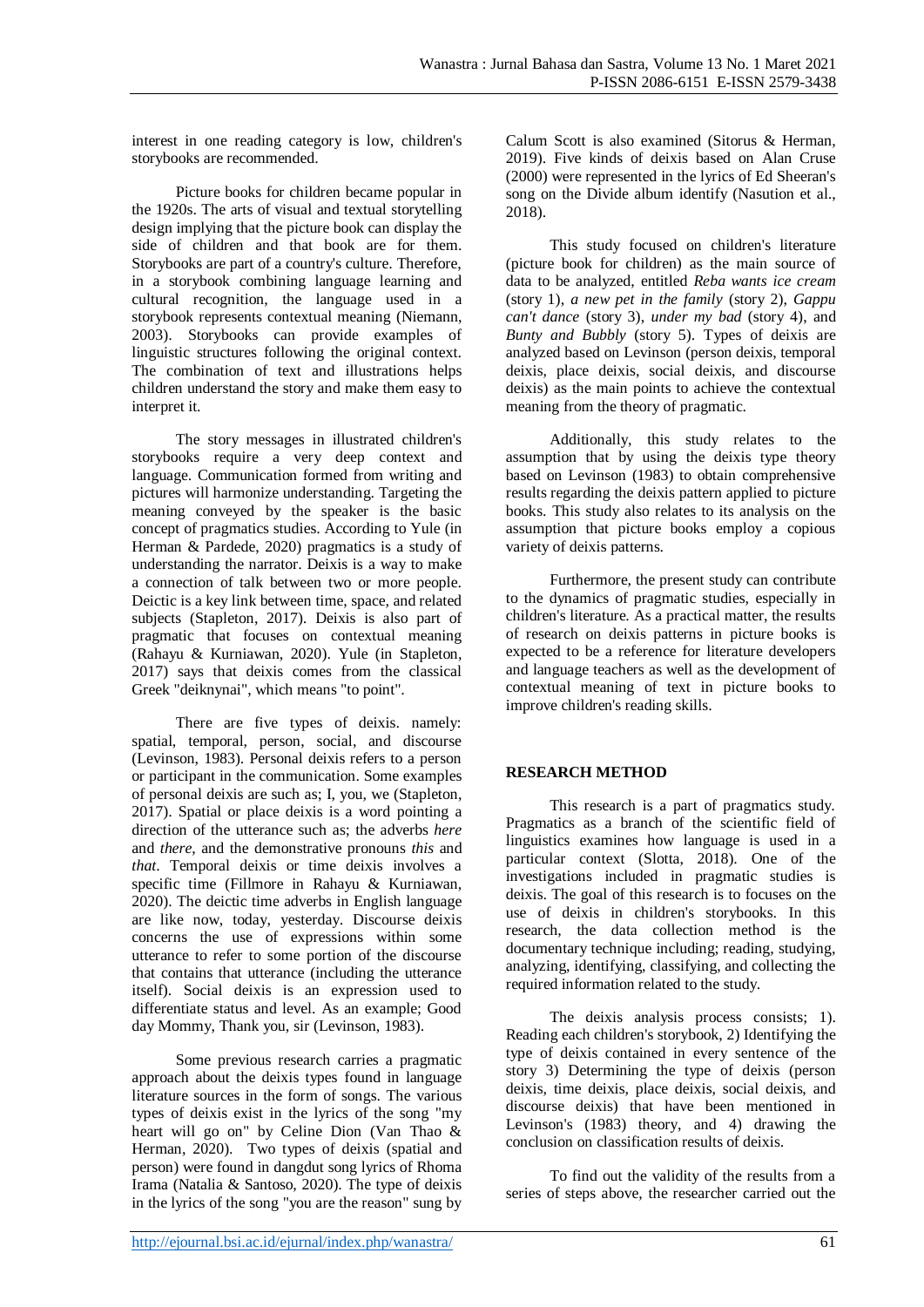investigator triangulation method. Investigator triangulation involves several investigators or evaluators in an evaluation project (Guion, 2002).

#### **FINDING AND DISCUSSION**

The analysis using Levinson's (1983) deixis types in each sentence of the children's story is summarized in table 1.

|               |                                 |                | ັ_             |   |                |                |  |  |
|---------------|---------------------------------|----------------|----------------|---|----------------|----------------|--|--|
|               | <b>Story</b><br><b>Types of</b> |                |                |   |                |                |  |  |
| person deixis |                                 | 1              | 3              | 5 | $\overline{2}$ | 4              |  |  |
| <b>First</b>  | Ī                               | 6              |                | 1 | 24             | 10             |  |  |
| Person        | Me                              | 3              |                |   | 5              | $\overline{c}$ |  |  |
|               | My                              | 1              |                |   | 1              | $\overline{4}$ |  |  |
|               | We                              | 1              |                |   | 4              |                |  |  |
| <b>Second</b> | You                             | 4              | 3              |   | 26             |                |  |  |
| <b>Person</b> | Your                            | 5              | $\overline{2}$ |   | 8              |                |  |  |
| <b>Third</b>  | He                              | $\overline{c}$ |                | 1 | $\overline{c}$ |                |  |  |
| Person        | She                             | 4              | 1              | 7 | 1              |                |  |  |
|               | It                              |                | 1              |   | 16             |                |  |  |
|               | They                            |                |                |   | 3              |                |  |  |
|               | Them                            | 1              |                |   |                |                |  |  |
|               | Her                             | 7              | $\overline{c}$ | 6 | $\overline{2}$ |                |  |  |
|               | His                             |                |                | 1 |                |                |  |  |
|               | Him                             |                |                |   | 6              |                |  |  |

**Table 1. Types of deixis**

In table 1, all types of deixis mentioned by Levinson (1983) only found in one data on existing children's stories. The other four children's stories cover only a few types of deixis. The findings also show that the majority of words used in the story classified as person deixis and then followed by social deixis. Meanwhile, place deixis is rarely used in the children's story above. This distribution occurred in three children's story data entitled; *Gappu can't dance*, *Bunty and Bubbly*, *A new pet in the family*. The total of 15 time deixis is in three different children's stories. Occurrence of words of discourse deixis type is not available in the story of *Gappu can't dance* and *Bunty and Bubbly*.

#### 1. Person deixis

**Table 2. Person deixis**

|        |        | <b>Types of deixis</b> |        |        | <b>Story</b> |
|--------|--------|------------------------|--------|--------|--------------|
| Person | Time   | Place                  | Disc.  | Social | no.          |
| deixis | deixis | deixis                 | deixis | deixis |              |
| 34     |        |                        |        |        |              |
|        |        |                        |        |        |              |
| 16     |        |                        |        |        |              |
| 98     |        |                        |        | 10     |              |
| 16     |        |                        |        |        |              |
| 173    |        |                        |        | 25     |              |

As seen in table 2, the person deixis is the first common type of deixis compared to the other four types of deixis. The dominant type of person deixis found in the story of *A new pet in the family*. The following is an example of a person deixis in a sentence contained in the story:

#### *Can I be Thomas's pet?*

*You're very cute with all your scales and those very sharp teeth* 

*But you breathe fire and would burn down the house, I told it* 

(from the story of *A new pet in the family*)

2. Time deixis

#### Table 3. Time deixis

| Types of time deixis | Story |   |   |                             |  |  |
|----------------------|-------|---|---|-----------------------------|--|--|
|                      | 1     | 3 | 5 | $\mathcal{D}_{\mathcal{L}}$ |  |  |
| A few weeks ago      |       |   |   |                             |  |  |
| Few days ago         |       |   |   |                             |  |  |
| The whole time       |       |   |   |                             |  |  |
| <b>Now</b>           |       |   |   |                             |  |  |
| These days           |       |   |   |                             |  |  |
| Every day            |       |   |   |                             |  |  |
| Later in the day     |       |   |   |                             |  |  |
| Once a day           |       |   |   |                             |  |  |
| At night             |       |   |   | っ                           |  |  |
| One night            |       |   |   |                             |  |  |
| Each morning         |       |   |   |                             |  |  |

In terms of the patterns of time deixis used by the storytellers in each word, it was found that the book has more varied word manifest the time deixis than those mentioned by Levinson (1983) such as; *now, then, this week, this afternoon, yesterday, today*. However, the various types of time deixis are only found in the story *A new pet in the family*. The example of time deixis in the sentence are:

*A little dragon asked me a few weeks ago, its eyes wide with hope*

*A bunch of cute little creatures with four eyes, goggles and balloon hands asked me a few days ago*

*They jumped up and down the whole time*

(from the story of *A new pet in the family*)

3. Place Deixis

Table 4. Place deixis

| Types of place deixis |  |  |  |  |  |  |  |
|-----------------------|--|--|--|--|--|--|--|
|                       |  |  |  |  |  |  |  |
| `here.                |  |  |  |  |  |  |  |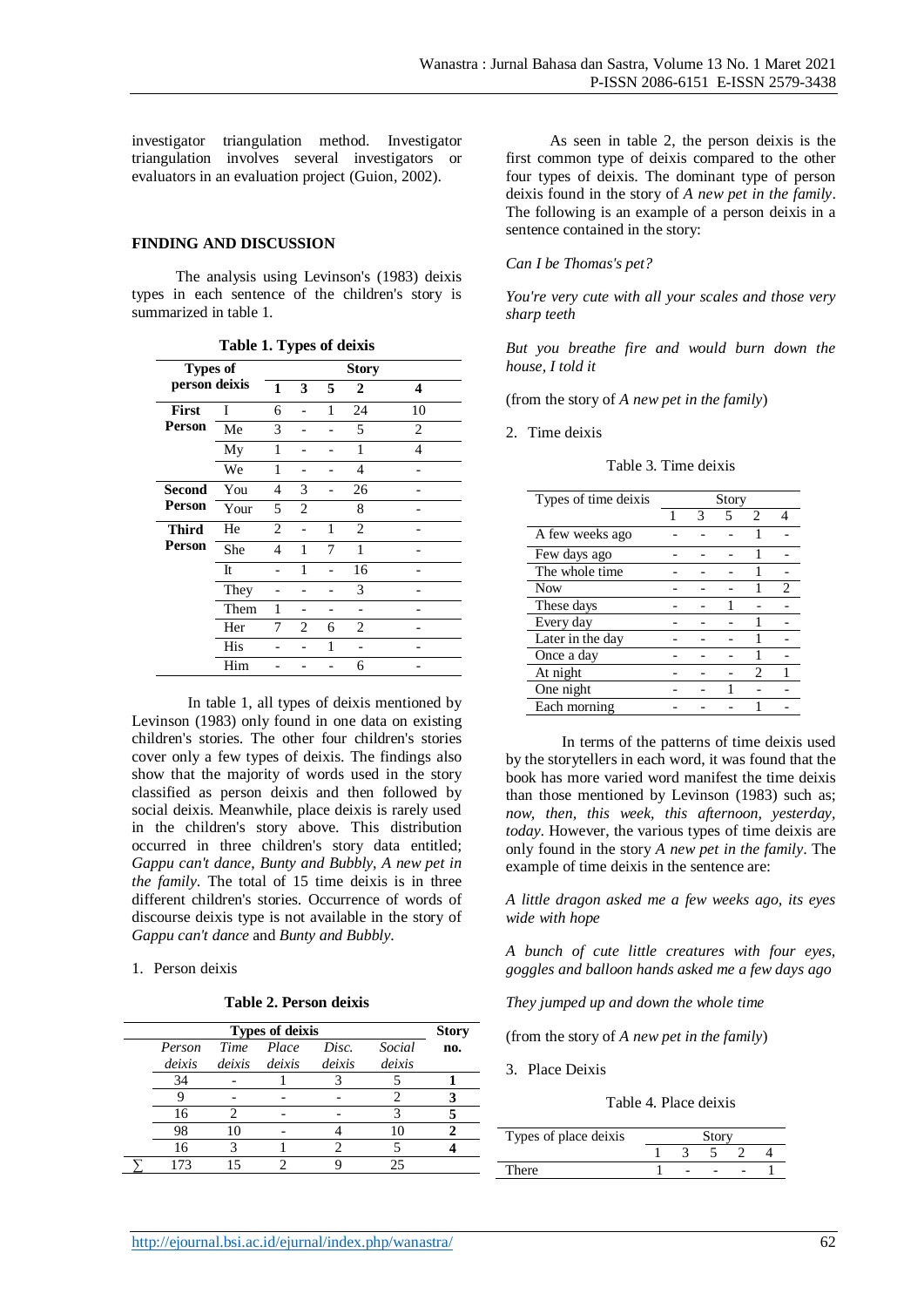The information listed in table 4 regarding the patterns of place deixis mentioned in the story *Reba wants ice cream* and *Under my bed* only raises one example, "there" and each only contains one sentence in the story. The sentence used in the story that categorize as place deixis are shown below:

*There were so many kinds of ice creams that she wanted!*

#### *There is a tiger under my bed*

#### 4. Discourse Deixis

Table 5. Discourse deixis

| Types of discourse deixis | Story |  |  |  |  |
|---------------------------|-------|--|--|--|--|
|                           |       |  |  |  |  |
| <b>This</b>               |       |  |  |  |  |
| That                      |       |  |  |  |  |

Table 5 demonstrates the specific results of discourse deixis. Representations of this type of deixis are few or even not found in the two stories. Only two stories mention the types of discourse deixis "this" and "that". Meanwhile, in the story *under my bed*, there is only "this". The examples are;

*That's one of the best things about cats*

*hitting Albert is not the way to solve this*

(from the story of *A new pet in the family*)

5. Social Deixis

Table 6. Social deixis

| Types of social deixis | <b>Story Number</b> |   |   |   |  |  |
|------------------------|---------------------|---|---|---|--|--|
|                        |                     | 3 | 5 | 2 |  |  |
| Mother                 |                     |   |   |   |  |  |
| Ma                     |                     |   |   |   |  |  |
| Ma'am                  |                     | 2 |   |   |  |  |
| The king               |                     |   | 2 |   |  |  |
| Mommy                  |                     |   |   | 3 |  |  |
| Daddy                  |                     |   |   |   |  |  |
| Sister                 |                     |   |   |   |  |  |
| <b>Brother</b>         |                     |   |   |   |  |  |

The patterns of social deixis exist in five children's stories. The type of social deixis "mother" often appears in each story. Although the word "mother" in several stories is different and replaced by the word "ma" and "mommy". However, both refer to "mother". The sentences that have the social deixis type are;

*Reba runs to her Mother* (from the story of *Reba wants ice cream*)

*Should I call Ma?* (from the story of *under my bed*)

*"but mommy, Goober just wants to help you cook."*

#### (from story of *A new pet in the family*)

#### 6. Deixis and the context

Three types of deixis proposed by Levinson (spatial, temporal, person) are more commonly used in different modes, genres, registers, and disciplines than social deixis and discourse types (Dylgjeri & Kazazi, 2013). From the results of the analysis of this study, person deixis was mostly identified in sentences written in children's stories. The same results also has revealed in the *Black Swan* movie script are personal deixis, spatial deixis, temporal deixis, and discourse deixis. A total of 1825 personal deixis are in the movie script. The first-person deixis was analyzed resulting on 276 in total such as; I, We, 250 person deixis (you), and third-person deixis with a total of 1299 in texts such as; he, she, it (Saputri, 2016).

From the same genre, there were 515 person deixis in the *A Thousand Words* movie script written by Steve. The type of person deixis used are; I, Me, We, Us, My or first-person deixis. You, Your as second person deixis. He, She, It, They, Them, Him, Her or third person deixis (Sasmita et al., 2018). As for the Maleficent movie script, the type of person deixis dominates the results of research conducted by (Wiguna et al., 2018).

In song lyrics, the personal deixis is also very often used by the writer of the story. In the song lyrics of Ed Sheeran's Divide album using the theory of Alan Cruse (2000), the word of personal deixis dominates the song lyrics (Nasution et al., 2018). Different finding show the dominant use of person deixis and spatial deixis in song lyrics written by Rhoma Irama. Of the two types of deixis, person deixis is superior (Natalia & Santoso, 2020).

The type of deixis in the lyrics of the song *My Heart Will Go on* by Celine Dion involves three types of deixis (person deixis, place deixis, and time deixis). However, the person deixis dominating the lyric (Van Thao & Herman, 2020). In addition, personal deixis is an important component in linguistic studies where person deixis introduces social status, interpersonal relationships, and other factors involved in the context of a conversation (Li, 2009).

Interestingly, the type of social deixis categorized as deixis that is rarely found actually gets the second position. Based on Levinson's theory, the novel *A Tale of Two Cities* written by Charles Dickens shows that social deixis gets a total of 164 out of a total of 510 (Khalili, 2017). The patterns of social deixis in the novel include; *Lady, Sir, Wife, Husband, Brother, Sister, Mother, Madam, President*. Compared with the types of social deixis found in this study, the use of *Brother, Sister, and*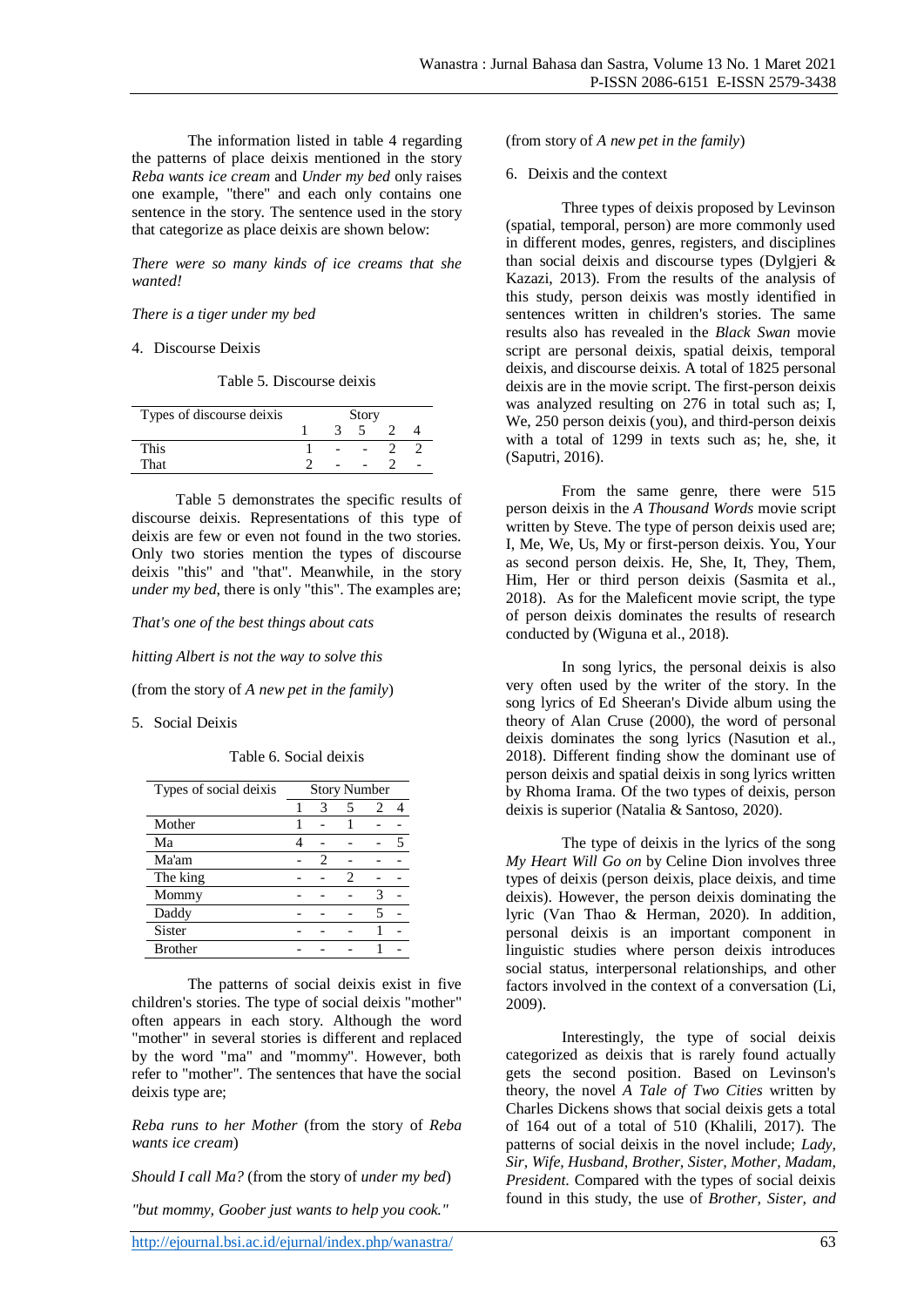*Mother* is more common in children's stories. Meanwhile, such social deixis as *Madam, President, Lady, Sir, Wife, Husband* are not listed in the text. Steinbeck (in Mart, 2012) argues that children's stories must be personal. One of them is the use of familiar characters. In choosing children's stories, one should pay attention to whether or not children can identify the main character compared to any other character (Niemann, 2003). While in this study, the sentences used in picture books show the emphasis on the character of the mother which is more dominantly introduced from all children's stories that are used as data in this study.

On the other hand, in different modes of speaking, some researchers focus on one type of deixis that underlies the speaker's speech. Al-khalidy examined the use of spatial deixis in the Jordanian parliament's speech in his discussion of the 2017 general budget. The three-dimensional deictic center expressions (proximal, medial, and distal) are based on the Arabic language structure. Proximal deictic center expressions such as masculine (this) haða feminine (this) haaðihiھذه and locative deictic (here) hunaھنا are overuse in speech. It is known that there are 180 proximal expressions in speech (Al-khalidy, 2019). Meanwhile, Latupeirissa focused his research on analyzing the use of personal deixis in Korbafo dialect. The results show that personal deixis in its singular form includes; the speaker Au (1 Singular), the addressee Ko (II Singular), and the non-speaker Ndia (III Singular). Furthermore, the personal deixis in the plural form includes; Ita (I Plural Incl), Ami (I Plural Excl), Kemi (II Plural), Sila (III Plural) (Latupeirissa, 2016). Another study examined the social deixis of TU and VOS forms according to Brown and Gilman in 1960 in Tae 'Bastem language and in English. Six pronouns represent TU and VOS in Tae 'Bastem. In English language, the TU and VOS forms cannot be found (Nasriandi et al., 2020).

The deixis phenomenon in both written and verbal data cannot be determined without clarity of contextual information. It is because deixis has a function to show or detail participants' perspectives in their speaking or writing (Pangaribuan et al., 2015). Hence, deictic is a word that indicates varieties and it also shows instability depending on who is speaking, where, and when it is delivered (Khalili, 2017).

## **CONCLUSION**

The discrepancies of the type of deixis that exist in the results of this study and previous findings do not indicate which one is better or worse. However, deixis aims to understand and get the meaning intended by the speaker. With this pragmatic approach, understanding what is written and said will be easier. As well, when reading children's illustrated stories that seem trivial and not altogether serious to improve adult literacy and it is simple to have a literal understanding of the text for most readers. However, interpretations come from many parties and arise to different meanings. Sometimes one meaning that the author intended does not fit the perspective of another individual. This issue leads to the importance of knowing deictic expression. Although the data chosen in this study were pictorial reading books for children, the deixis portion from the book shows variation. Since this research only focus on five picture book stories for children, other researcher can use multiple data to have more comprehensive results about deixis.

## **REFERENCES**

- Al-khalidy, H. O. (2019). A Pragmatic Analysis of Spatial Deixis in the Discussions of the General Budget by the Jordanian MPs for the Financial Year 2017. *International Journal of Applied Linguistics and English Literature*, *8*(1), 134–138.
- Anderson, N. (2006). *Elementary Children's Literature*. Pearson Education.
- Dylgjeri, A., & Kazazi, L. (2013). Deixis in Modern Linguistics and Outside. *Academic Journal of Interdisciplinary Studies*, *2*(4), 87–96. https://doi.org/10.5901/ajis.2012.v2n4p87
- Guion, L. A. (2002). *Triangulation : Establishing the Validity of Qualitative Studies 1*. 1–3.
- Herman, H., & Pardede, H. (2020). Deixis Analysis in the Business Article of the Jakarta Post. *Wanastra: Jurnal Bahasa Dan Sastra*, *12*(2), 137–141. https://doi.org/10.31294/w.v12i2.8464

Khalili, E. (2017). Deixis Analysis in A Tale of Two Cities. *International Academic Journal of Social Sciences*, *4*(3), 58–65. https://www.researchgate.net/profile/Emad\_K halily/publication/340581456\_Deixis\_Analysi s\_in\_A\_Tale\_of\_Two\_Cities\_written\_by\_Cha rles Dickens/links/5e921524299bf130799142 28/Deixis-Analysis-in-A-Tale-of-Two-Citieswritten-by-Charles-Dickens.pdf

- Latupeirissa, D. S. (2016). A Study on the Personal Deixis of Korbafo Dialect in Rote Language. *International Journal of Linguistics, Literature and Culture*, *2*(1), 11–23. https://doi.org/10.21744/ijllc.v2i1.6
- Levinson, S. (1983). Pragmatics. In *Cambridge University Press*.